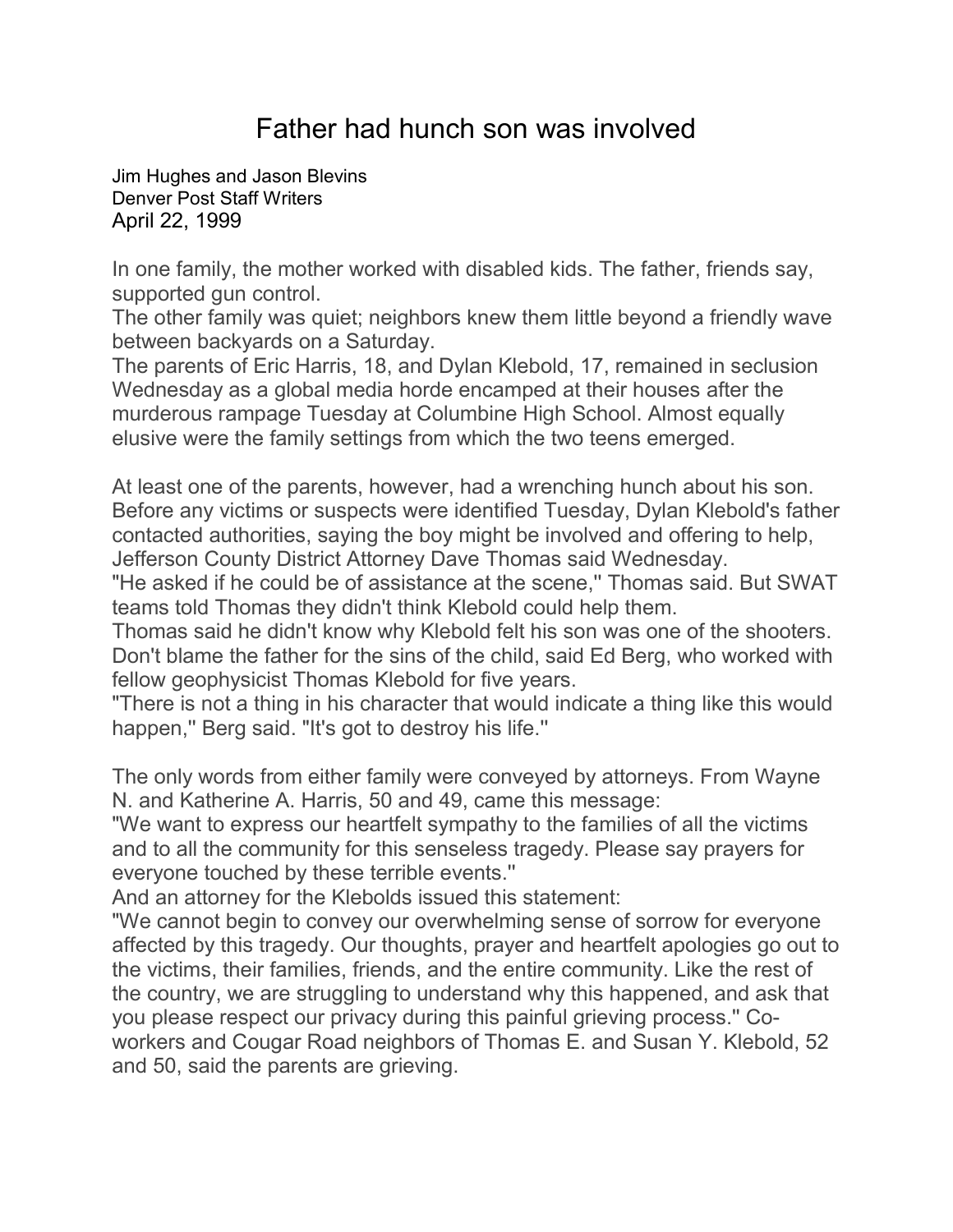Berg, until recently Thomas Klebold's co-worker in Downtown Denver, described Klebold, who explored for oil and gas for mostly small independent companies in Colorado, as a liberal who strongly favors gun-control laws. "I would be very surprised if he had a gun in his house,'' Berg said.

Although Klebold, now self-employed, had mentioned some disciplinary troubles with his son, to Berg the issues sounded typical for a teenager Records show the Klebolds run Fountain Real Estate Mortgage Management from their home, a large, modern, cedar-and-glass structure with a matching guest house, both wedged between two huge sandstone slabs.

Susan Klebold is also assistant director to Access to Employment Projects for the Colorado Community College and Occupational Education System in Denver, according to her boss, Sharon Wink.

She started in the college system in September 1984 at Arapahoe Community College as director of disability services, working with deaf, blind and other disabled students.

County records show the Klebolds bought their home, which sits on about 5acres, and another vacant 5 acres, in 1990. The holdings in unincorporated Jefferson County are worth about \$500,000.

Six miles away, South Reed Street neighbors of Wayne and Katherine Harris said he recently re tired from the military. Wayne Harris, a major in the Air Force, was stationed in Plattsburgh, N.Y., from 1993 to 1996.

Neighbors said they weren't sure where Katherine Harris worked. An older brother often played basketball with neighbors on rare trips home from college.

"They worked in their yard on Saturdays every so often,'' said Kip Smallwood, a neighbor. "They'd wave and we'd wave back.''

Late Tuesday, authorities confiscated from the Harris house duct tape, matches, fireworks, gallon jugs, sections of PVC pipe, documents, posters and a computer. Earlier, a bomb squad had detonated a couple of devices at the house, neighbors said.

The Klebold house was swept for bombs Wednesday afternoon. There were no detonations, but investigators refused to disclose whether any bombs were found. Investigators then searched the house for evidence.

Search-warrant documents for their home - as well as the Klebold residence and a third undisclosed location - have been sealed by the Jefferson County District Court.

The Harrises bought the neat, two-story house, with an assessed value of \$184,000, in May 1996, county records show.